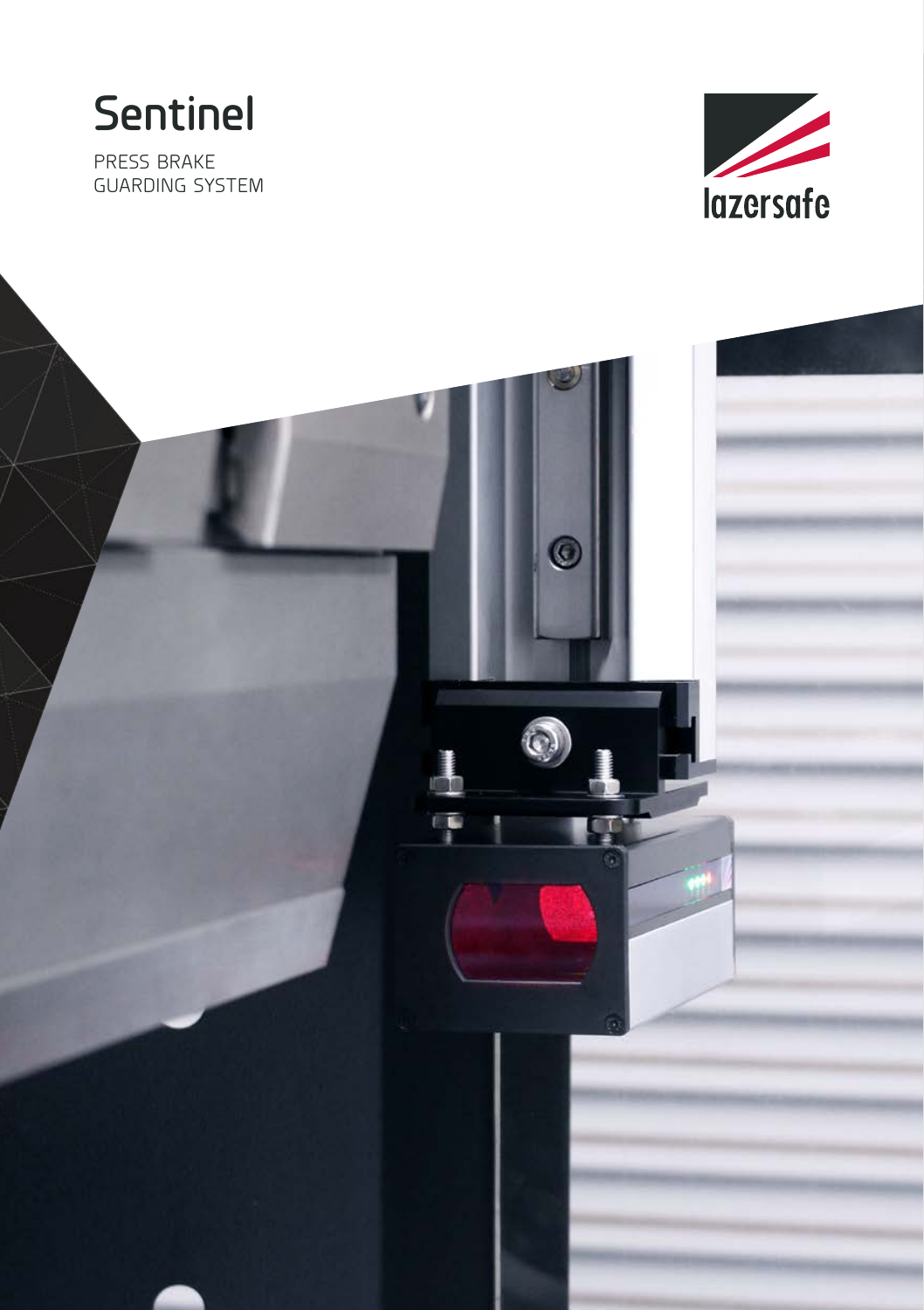# Sentinel

**Sentinel is an advanced press brake guarding system designed for retrofit applications. Sentinel provides the highest level of operator protection while maintaining machine productivity and performance.**

## Sentinel laser protection

The Sentinel laser transmitter and receiver are mounted to the upper beam of the press brake. A continuous block laser field protects the zone directly below the punch tip allowing the operator to hold the work piece as the tools close at high speed. If an obstruction is detected the machine is automatically stopped.



3. Laser Transmitter (TX) As the tools close in high speed

the sensors are progressively muted while machine deceleration and speed is monitored. The system provides optical protection until the tool opening is 6mm.

#### 4. RapidBend

RapidBend technology maintains machine productivity by enabling the tools to close in high speed until the opening is only 6mm.

#### 5. Close Proximity Protection

Sentinel enables the operator unrestricted access to the tooling area. The operator can hold the work piece as close as 20mm from the bend line and operate the machine safely in high speed. This increases productivity and reduces operator fatigue – no more stepping in and out of the tool area as with traditional light curtains.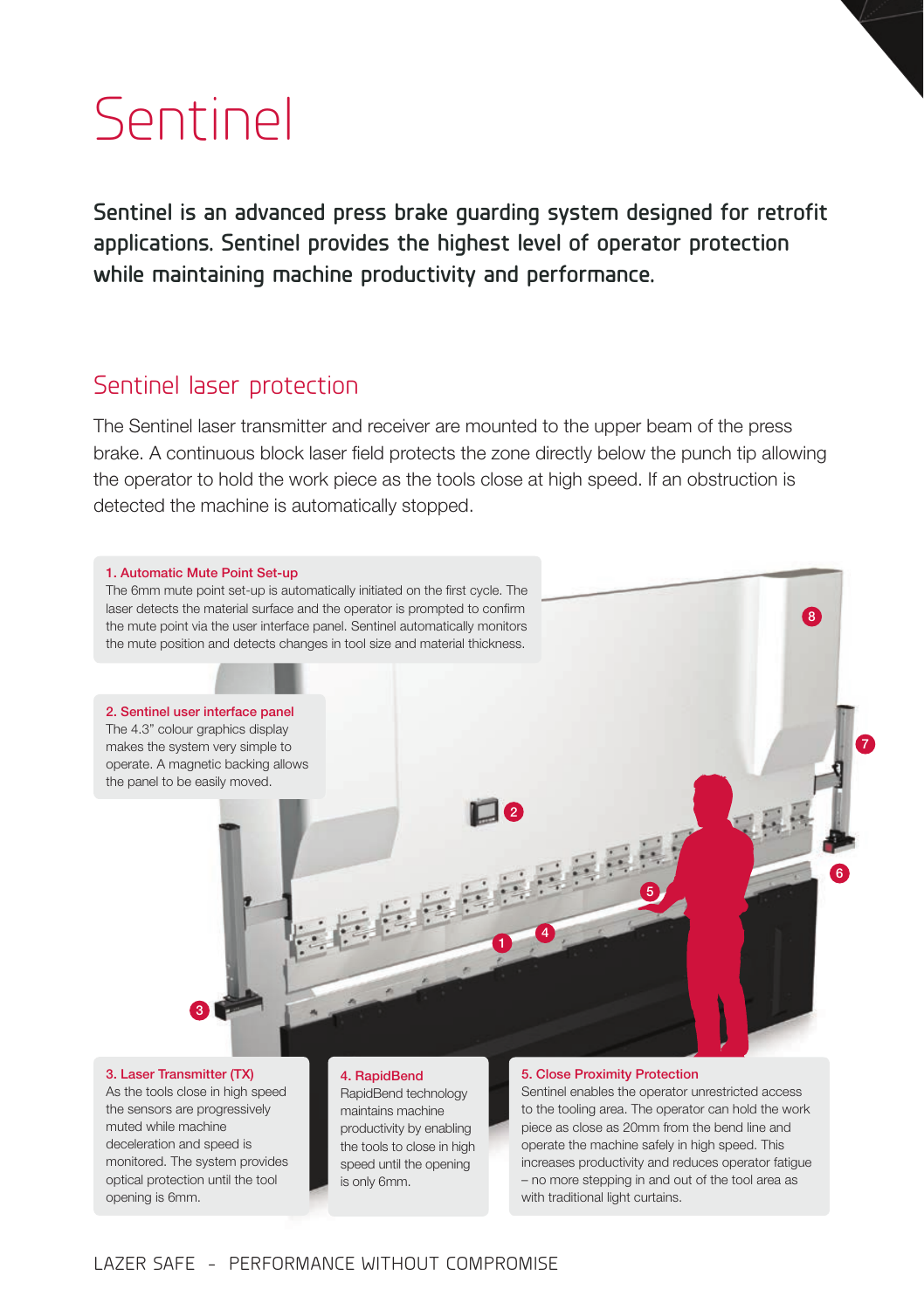

This close proximity protection allows the operator unrestricted access to the point of operation for increased productivity and unlike traditional light curtains, reduces fatigue by enabling the operator to remain standing in the same position.

#### 8. AutoSense

AutoSense technology automatically monitors machine performance in real time.

#### 7. Quick adjust brackets

The TX and RX can be quickly moved and locked clear during tool change, are very easily adjusted and highly tolerant to machine vibration.

#### 6. Laser Receiver (RX)

The RX features a wide reception zone to eliminate the need for precise manual adjustment after tool change and is also highly tolerant to machine vibration. Integrated status LEDs make setup and adjustment very simple.

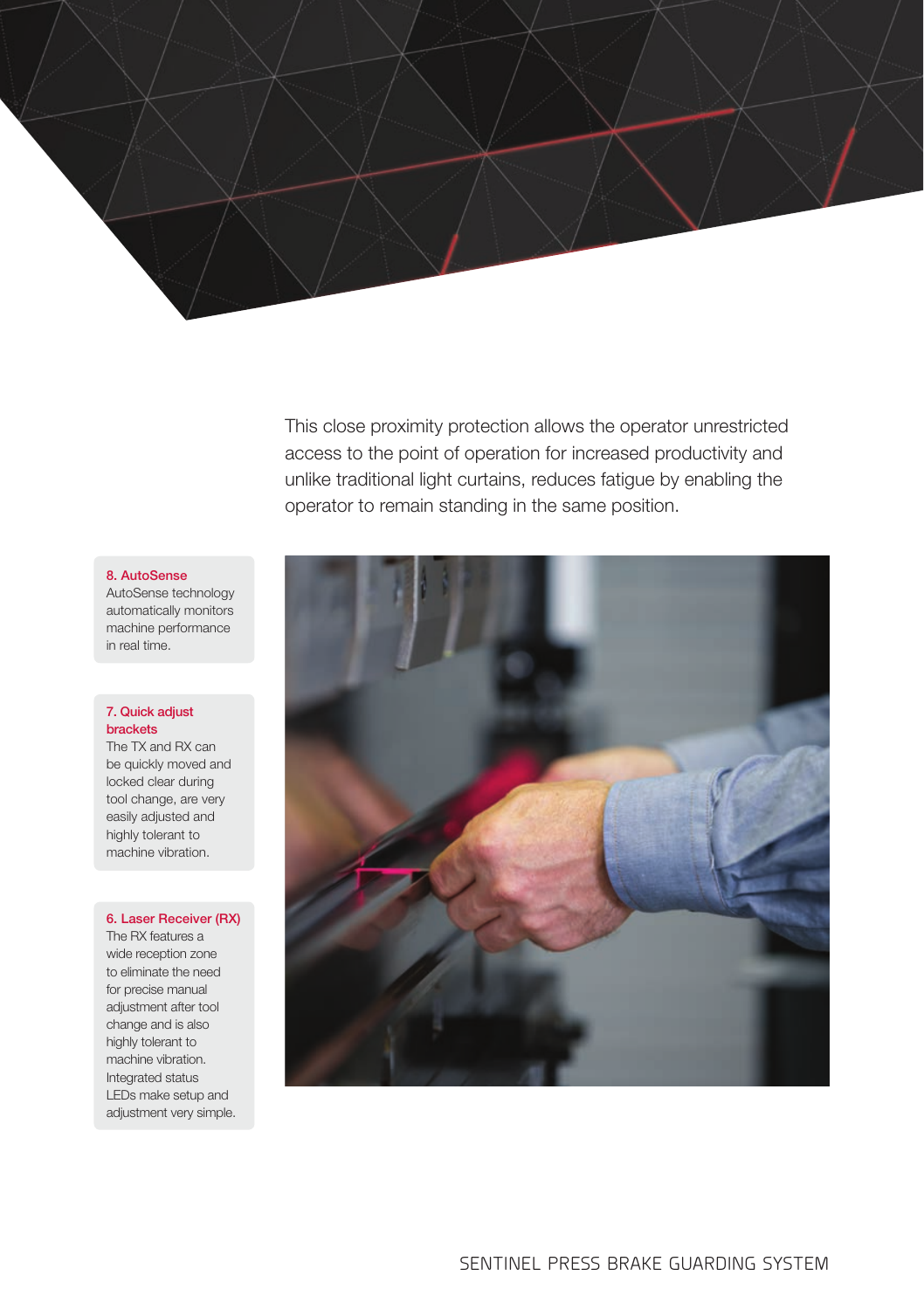# Sentinel technology

**Our patented technology is designed to enhance operator protection while maintaining machine productivity and performance.**

RapidBend technology employs a patented



progressive muting process that enables the press brake to close safely at high speed until the tool opening is only 6mm. This reduces the slow speed travel distance to enhance machine productivity. RapidBend is compatible with most synchronised CNC press brakes\* and in comparison to other light or laser based systems, RapidBend can reduce machine cycle time by up to two seconds per cycle. This represents a significant saving in operating time and cost.

AutoSense is an automatic monitoring technology that tracks machine operation and performance in real time. AutoSense automatically monitors control commands, motion, direction, speed and stopping performance to maintain a high level of machine and operator protection. AutoSense also guarantees compliance with international safety standards that mandate automatic monitoring of machine overrun and safe speed.



*\*For retrofit applications, RapidBend can reduce the minimum speed change point to 6mm, however results may vary depending on the press brake type and capabilities. Consult your Lazer Safe Retrofit Dealer for more information .*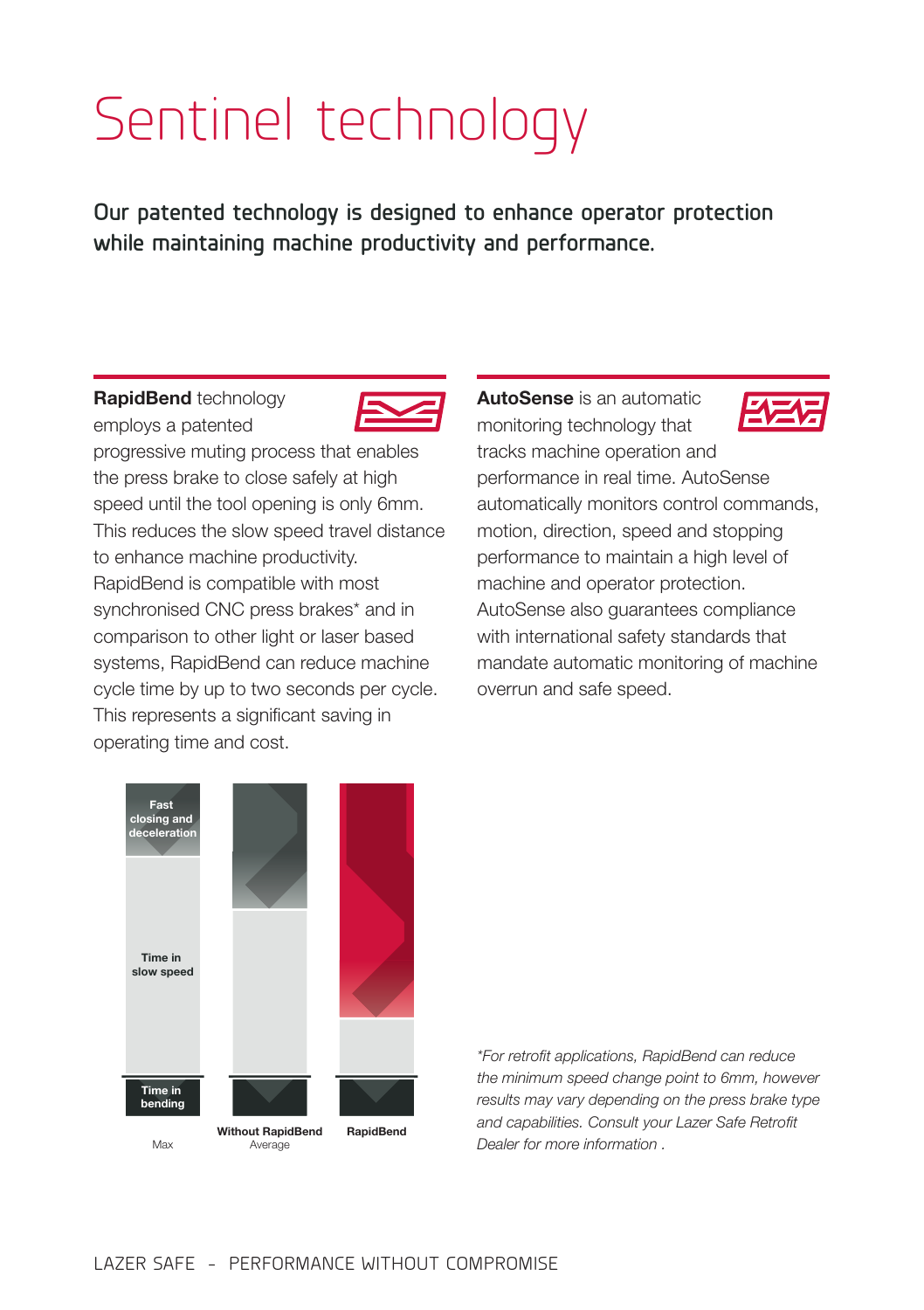#### Sentinel user interface panel



The Sentinel panel displays system and machine status in real time and provides the operator with simple to follow instructions and messages making the system very easy to operate. The active status of the optical protection is clearly displayed and the operator can quickly change guarding modes with the press of a button.

The panel features a magnetic backing allowing it to be placed on the front of the machine within easy reach and view of the operator.

### Support for up-acting machines

Sentinel includes dedicated modes for up-acting press brakes such as Amada RG models. For most up-acting machines, Sentinel eliminates the need for complex and expensive hydraulic and electrical modifications during installation and on some models that are equipped with a treadle bar, can retain the ability for the treadle to control the ram motion and speed during bending.

#### External Device Monitor (EDM)

Sentinel provides the option to connect and monitor up to four external devices such as valve sensors or relays. The EDM response time is configurable and the status of each external device is displayed on the user interface panel in the event of a device failure.

## Dual guarding support - the best of both worlds.



In addition to laser guarding, Sentinel enables connection of third party light curtains for the ultimate flexibility. For bending operations where light curtains are more suitable (eg. multi-height tooling), the operator can simply switch from laser protection to light curtain protection.

### Additional machine monitoring

Sentinel provides optional monitoring of additional machine safety elements including emergency stop buttons plus side and rear gate interlock switches with real-time status displayed on the user interface panel.

SENTINEL PRESS BRAKE GUARDING SYSTEM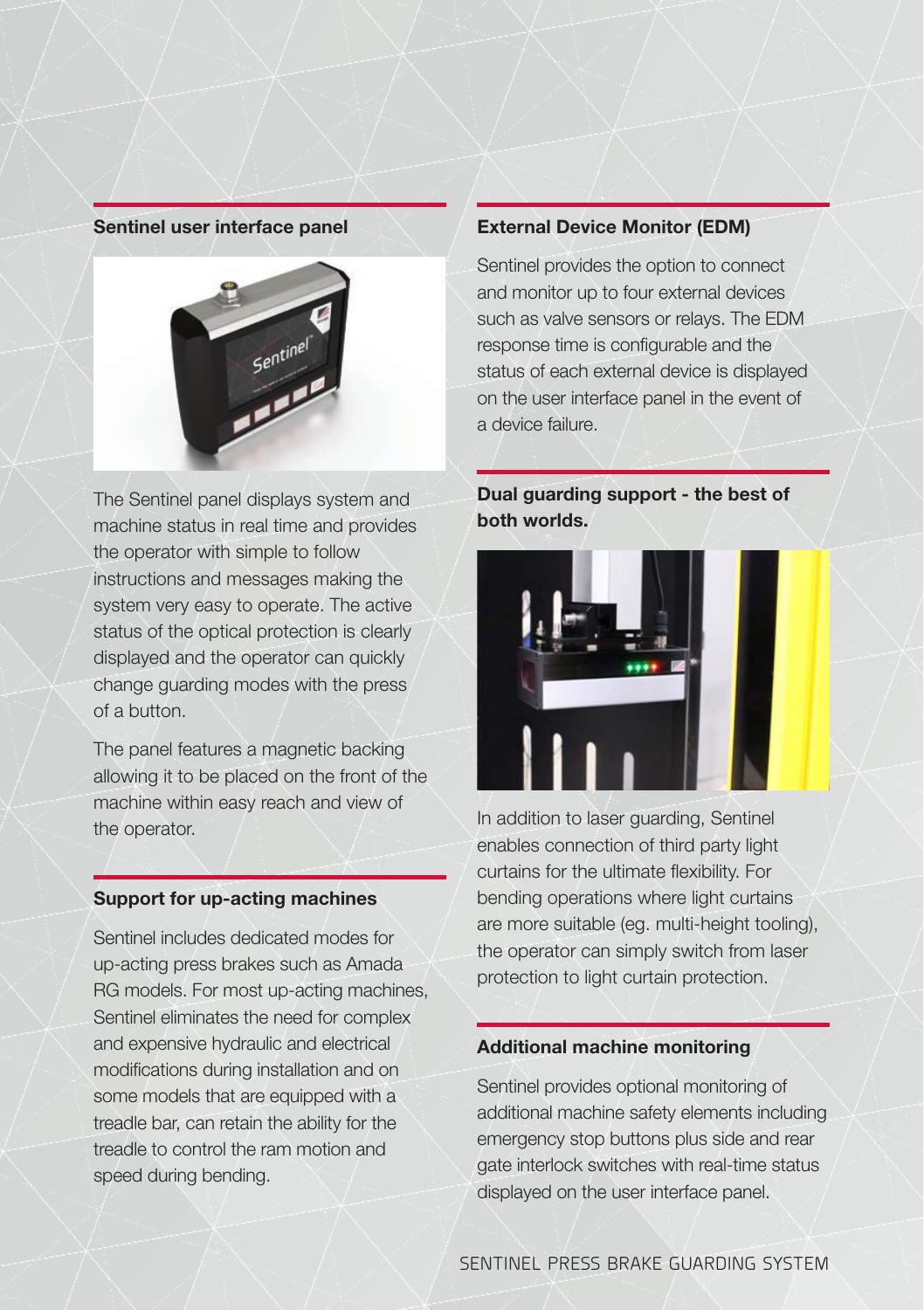# Mounting bracket options

**Sentinel is available with two mounting bracket options. A range of vertical lengths are available to suit various machine and tooling applications.**

Linear Brackets are supplied as standard and are suitable for press brakes up to 8 metres in length. The brackets are manufactured from an extruded high-tensile alloy for greater rigidity and tolerance to machine vibration while linear bearings and rails provide precision vertical adjustment of the laser transmitter and receiver.

During tool change, a spring loaded locking pin keeps the transmitter and receiver clear, allowing the tools to be loaded from either end of the press brake. After tool change, the transmitter and receiver are quickly moved back into position. The receiver status LEDs provide a clear indication of when the system is aligned, so the tool change process is very simple and takes only a matter of seconds.

Economy Brackets are available as an option and suit machines up to 4 metres in length. The brackets are manufactured from an extruded alloy and feature a two part sliding design for quick vertical adjustment. The brackets are easily adjusted and locking into position with a simple locking handle.



*Economy Brackets*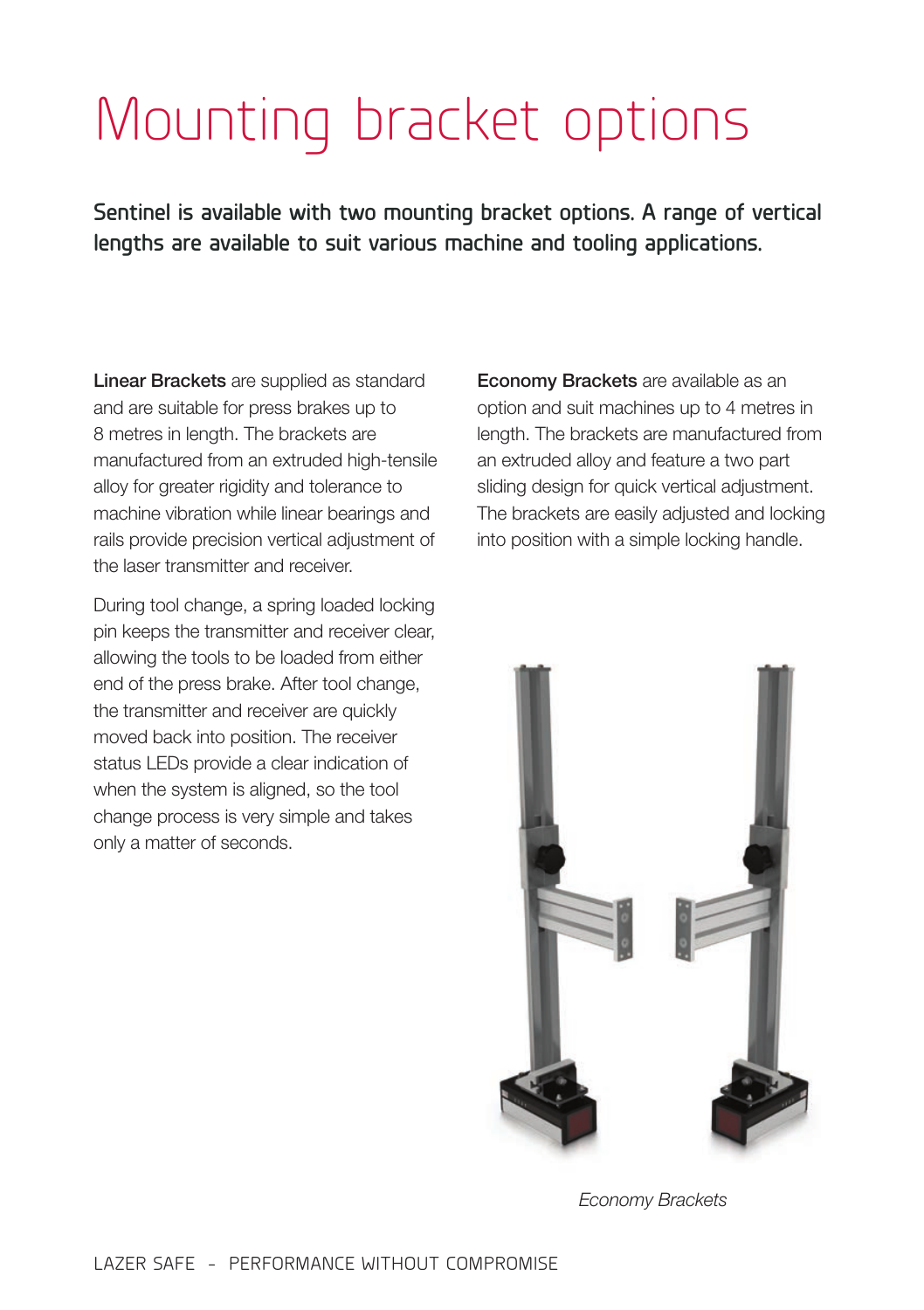

*Linear Brackets*

|                                     | <b>Economy Brackets</b> | <b>Linear Brackets</b> |
|-------------------------------------|-------------------------|------------------------|
| <b>Specifications</b>               |                         |                        |
| Vertical bracket length             | 700mm                   | 520mm / 700mm / 1000mm |
| Vertical adjustment range           | 488mm                   | 350mm / 530mm / 830mm  |
| Horizontal adjustment range         | 40 <sub>mm</sub>        | 40 <sub>mm</sub>       |
| Machine length recommendation       | Up to 4 metres          | Up to 8 metres         |
| <b>Main Features</b>                |                         |                        |
| Adjustable locking handle           |                         |                        |
| Precision linear bearings and rails |                         |                        |
| Free sliding design                 |                         |                        |
| Tool change locking pin             |                         |                        |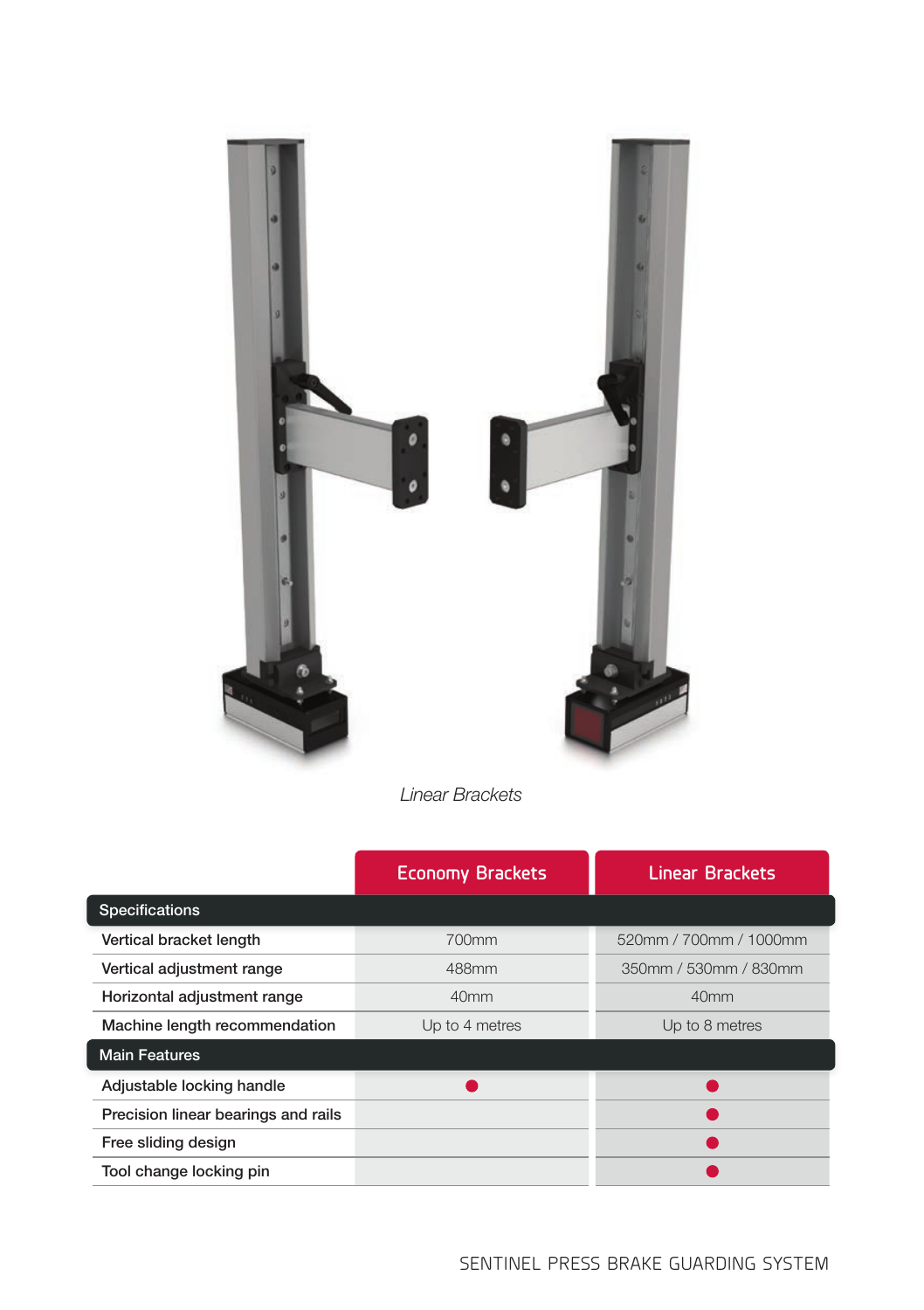# How it works

**The laser field is processed by the receiver and divided into two rows of three continuous zones to detect obstructions entering from the front, sides and rear of the tool area.** 

The front zone provides protection forward of the tool while the middle zone protects the area just behind the tip of the punch. The rear zone provides additional protection for the open gaps created when segmented tooling is used. The protective zones are independently and automatically muted to suit different shape work pieces allowing parts to be formed safely at high speed to achieve maximum productivity.



# Muting

Muting temporarily deactivates optical protection just before the punch makes contact with the material allowing the bend to be completed. On start-up Sentinel automatically determines the mute point by detecting the material position. During operation the optical protection is automatically muted when the tool opening is 6mm, reducing the chance of an operator's fingers or hands entering this small space between the punch and material.

Sentinel automatically monitors the material position on every bend so changes in material thickness or tool size are detected and the machine automatically stopped. After a tool or material change the operator simply initiates a new mute point set-up cycle with the press of a button.

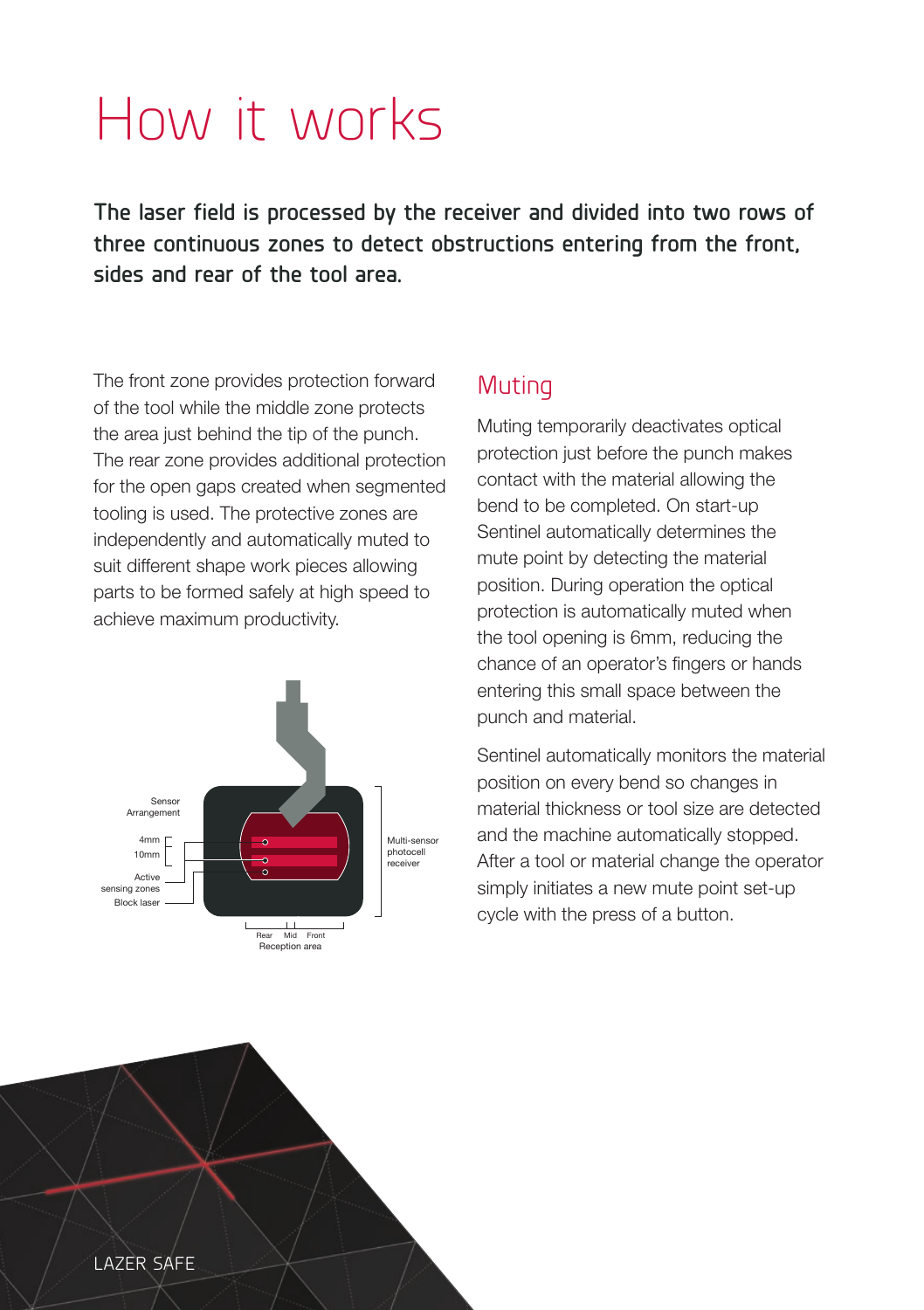# Operating modes

Sentinel features a range of modes to suit different shape and profile work pieces. At the press of a button, simply select a mode that best suits each bend job to achieve the best level of productivity and performance.

## Normal Mode

In Normal Mode all sensors are active, allowing the tools to close safely at high speed. If any sensor is blocked, the machine is automatically stopped. If any sensor remains blocked then the bend can be completed at 10mm/s safe speed.

### Tray Mode

Tray Mode is designed for bending tray or box shaped work pieces where the side flanges block the front or rear sensors. In Tray Mode all sensors are active and the machine is stopped if a side flange is detected. The operator presses the pedal again to confirm the presence of the side flange then the system automatically blanks the front and rear sensors and the bend continues at high speed.

### Mute Stop Mode

Ideal for forming parts with side flanges that block the entire sensing zone. The tools close at high speed and stop automatically at the mute point allowing the operator to simply insert the work piece then press the pedal to complete the bend.

### Back Gauge Mode

Back Gauge Mode is designed for bend cycles where the back gauge fingers are positioned very close to the bend line and detected by the rear sensor.

To maintain protection while avoiding unnecessary interference the rear sensor is automatically blanked just above the back gauge fingers so the bend can be completed without stopping.

## Field Muted Mode

In Field Muted Mode the optical protection is turned off and closing speed restricted to 10mm/s safe speed. Field Muted Mode is ideal for bending operations where the laser transmitter or receiver must be moved clear to accommodate work pieces that extend past the ends of the machine bed.

### Tool Set-up Mode

Traditional guarding systems can interfere with machine tool set-up and referencing that can lead to longer set-up times or the need to bypass the guarding system entirely. Sentinel Tool Set-up Mode eliminates interference and enables tool set-up and referencing to be performed quickly and easily.

## Light Curtain Mode (optional)

Sentinel allows the operator to set the material position then automatically calculates the light curtain mute point at a 6mm tool opening. During operation Sentinel automatically monitors machine stopping time whenever the light curtain is interrupted and on every machine stop. Sentinel also provides flexibility with safe speed operation. If the light curtain is interrupted when the tool opening is greater than 6mm then the bend can be completed at 10mm/s safe speed.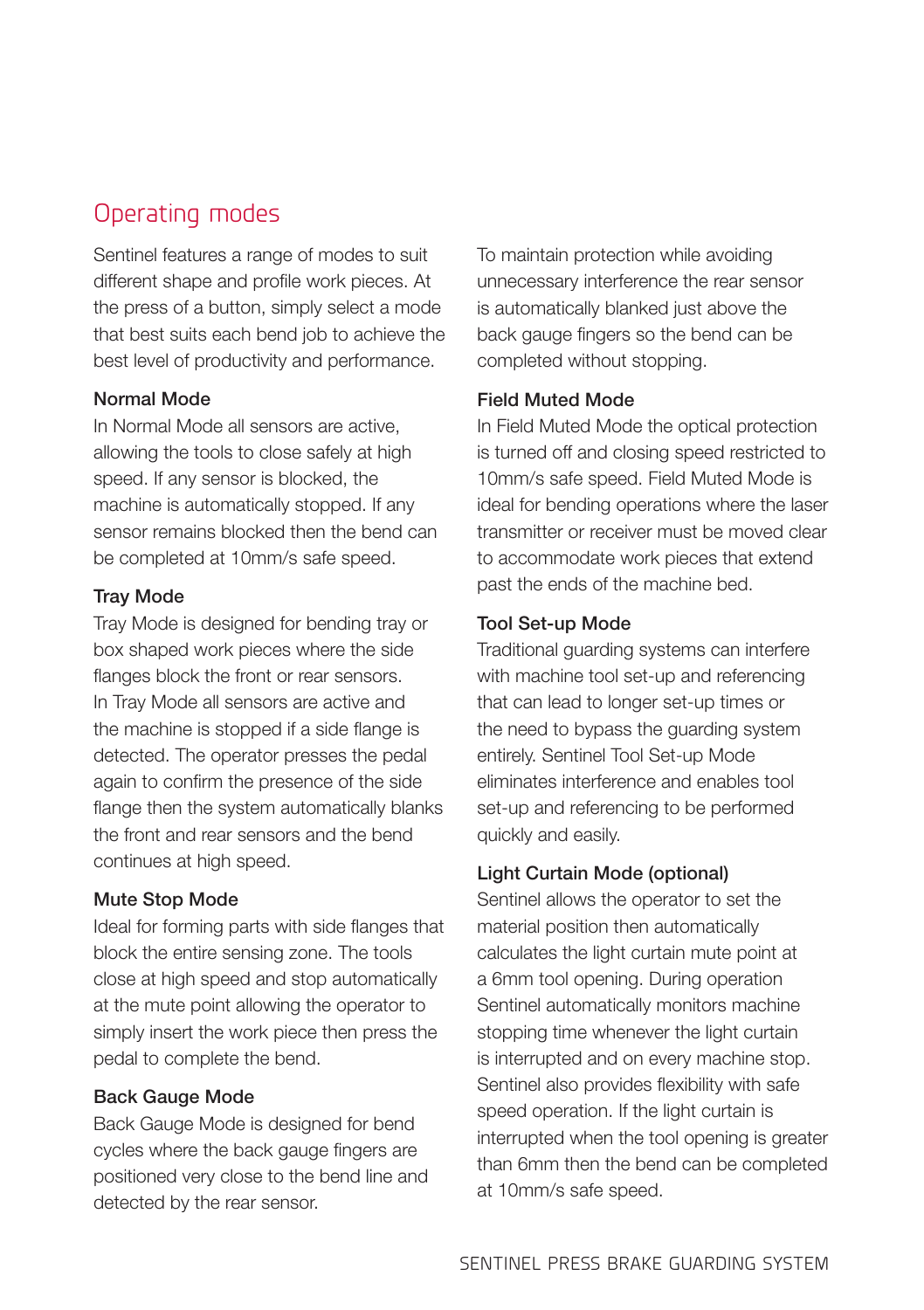# Product specifications

## **Sentinel Press Brake Guarding System**

| Controller                           |                                                                                                              |  |
|--------------------------------------|--------------------------------------------------------------------------------------------------------------|--|
| Hardware                             | CE Certified Category 4 Safety Controller with integrated<br>force quided relays and encoder feedback system |  |
| Software                             | CE Certified Kernel Software with application software interface                                             |  |
| Technology                           | RapidBend / AutoSense                                                                                        |  |
| Laser transmitter / receiver         |                                                                                                              |  |
| Laser transmitter                    | CLASS 1 Block Laser                                                                                          |  |
| Receiver                             | Multi-sensor photocell receiver                                                                              |  |
| Maximum recommended<br>optical range | 8 metres / 26 feet                                                                                           |  |
| Object detection resolution          | 4 <sub>mm</sub>                                                                                              |  |
| Minimum speed change<br>point        | 6 <sub>mm</sub>                                                                                              |  |
| Connector type                       | M12 8 pin                                                                                                    |  |
| <b>Tool compatibility</b>            | V tools and non standard tools                                                                               |  |
| <b>Integrated status LEDs</b>        | Transmitter status (power / laser A/B)<br>Receiver status (power / front/middle/rear sensors)                |  |
| User interface panel                 |                                                                                                              |  |
| Display                              | 4.3" widescreen colour graphics display                                                                      |  |
| Connector type                       | M12 8 pin                                                                                                    |  |
| <b>Mounting brackets</b>             |                                                                                                              |  |
| <b>Economy Brackets</b>              | Optional                                                                                                     |  |
| <b>Linear Brackets</b>               | Supplied as standard                                                                                         |  |

# Certification and standards compliance

Sentinel hardware and software is CE Certified and compliant with all international press brake safety standards including EN12622, ANSI B11.3-2012, CSA Z142-10 and NR12.

## Sales and installation

Sentinel is available supplied and installed from Lazer Safe Retrofit Dealers, the original press brake manufacturer and participating machinery dealers.

For your nearest Lazer Safe Retrofit Dealer visit www.lazersafe.com.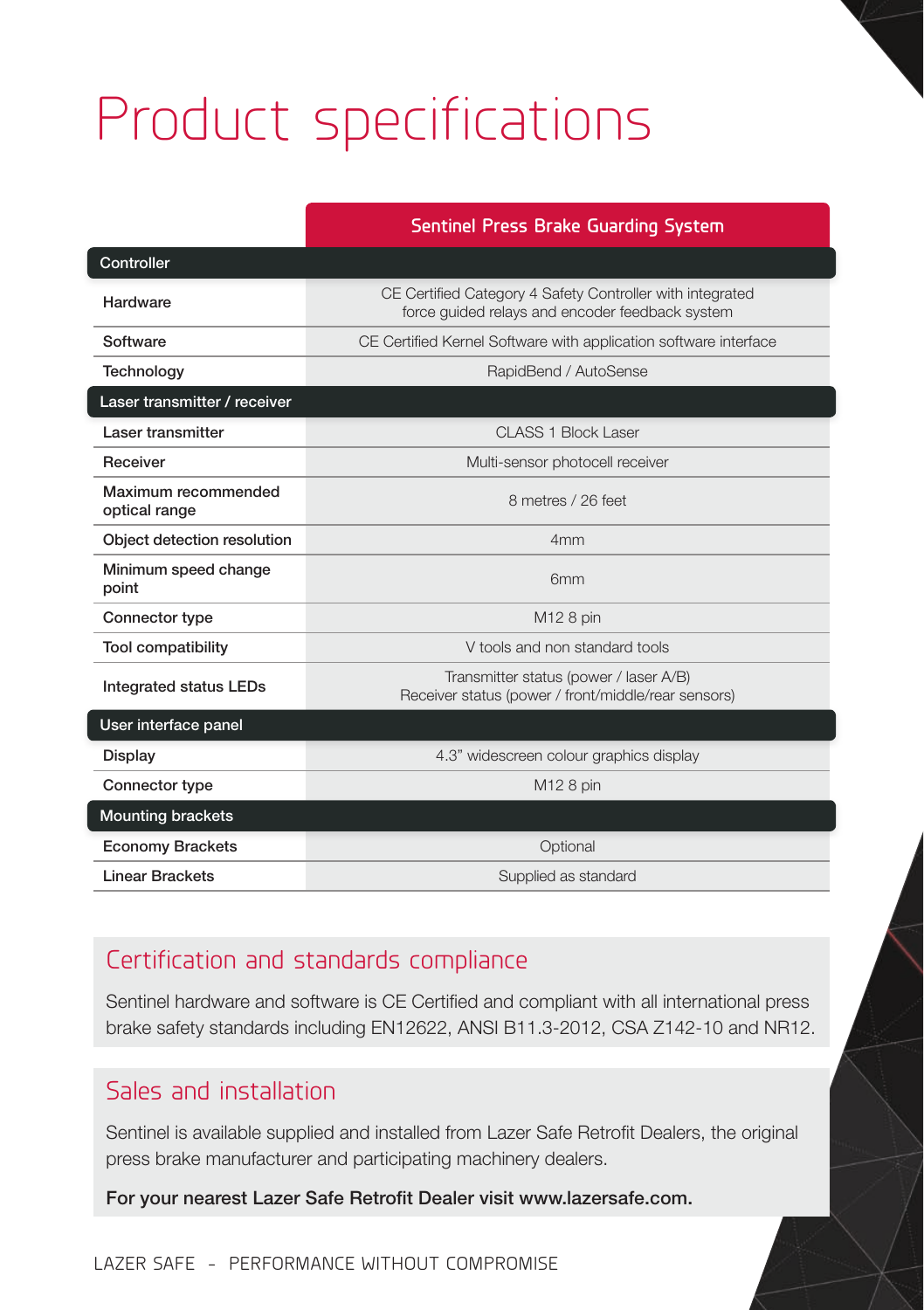#### **Copyright**

The contents of this brochure are subject to copyright and must not be duplicated, reproduced or communicated without the prior written consent of Lazer Safe.

#### **Disclaimer**

While every reasonable effort is made to ensure that the information presented in this brochure is accurate and current at the time of publication, Lazer Safe does not make any guarantee or warranty of accuracy of the information provided. Lazer Safe reserves the right to make changes at any time and without notice. Lazer Safe does not assume any liability for the accuracy of information presented or for any subsequent loss or damage suffered where you rely on or use the information contained within this brochure.

#### **Trademarks**

The following trademarks are the property of Lazer Safe and must not be duplicated, reproduced or communicated without the prior written consent of Lazer Safe;

Lazer Safe, PCSS, PCSS-A, LZS-LG, LZS-LG-HS, LZS-004, LZS-004-HS, LZS-005, IRIS, IRIS Plus, RapidBend, RapidBend Plus, RapidBend Ultimate, FlexSpeed, FlexSpeed Plus, SmartLink, BendShield, BendShield Plus, AutoSense, AutoSense Plus, Sentinel, Sentinel Plus, Defender, Defender Plus, FoldGuard, PressGuard, LazerGuard.

#### **Patents**

Lazer Safe products are subject to patents granted or applied for in various global territories.

LS-MKT-M-005 v2